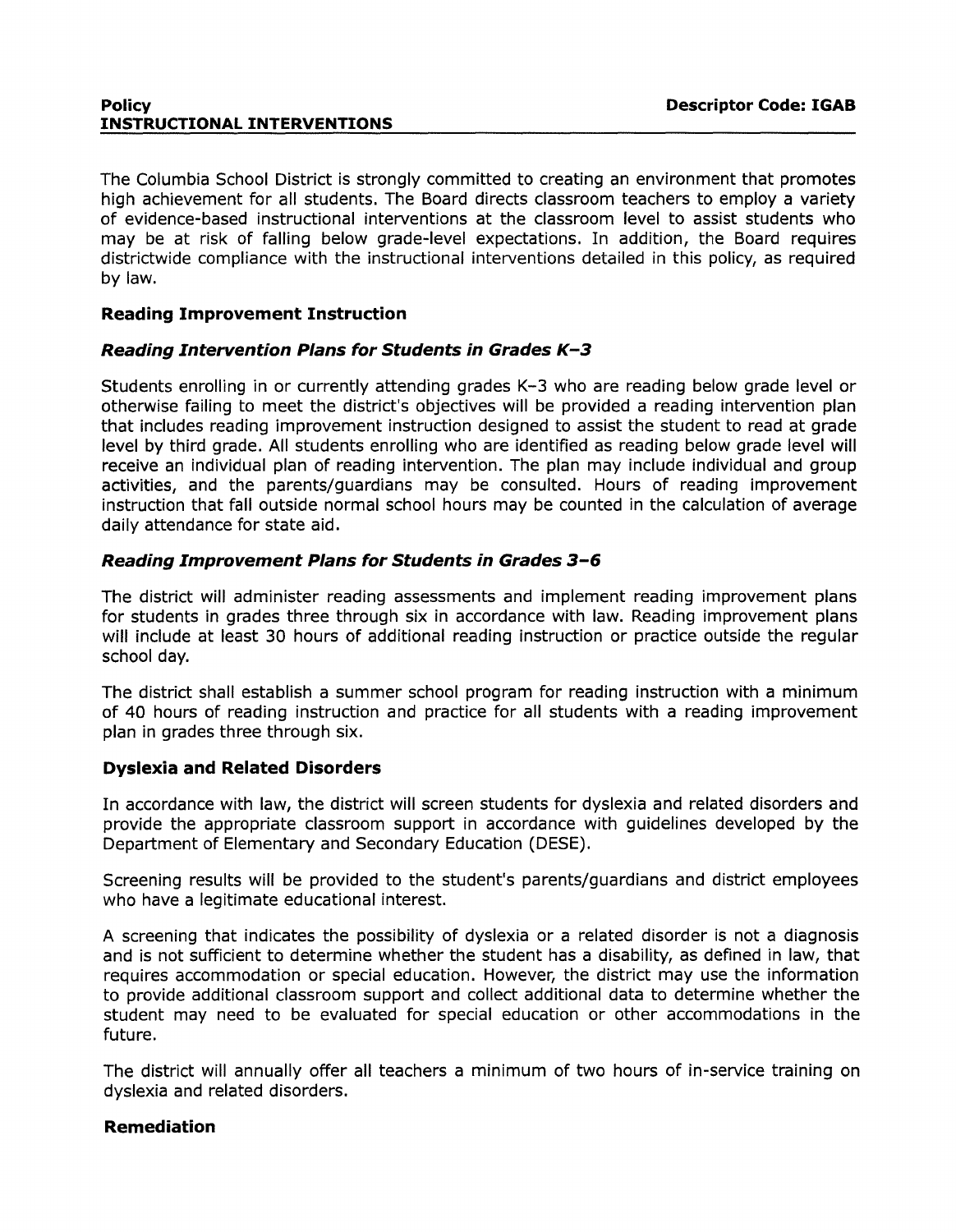Students identified by the district as failing to master grade-level skills and competencies shall receive interventions in an effort to remediate those skills and competencies. The superintendent or designee shall determine which skills and competencies must be mastered, how they are to be assessed and what remediation is appropriate. The district may operate remediation programs outside the regular school day, including summer school. Such remediation shall recognize that different students learn differently and shall employ methods designed to help these students achieve at high levels. The district will pursue all available state or federal aid for such programs.

#### \*\*\*\*\*\*\*

### **Note: The reader is encouraged to check the index located at the beginning of this section for other pertinent policies and to review administrative procedures and/ or forms for related information.**

Columbia Public Schools Date Adopted: 10/8/2018

These references are not intended to be part of the policy itself, nor do they indicate the basis or authority for the board to enact this policy. Instead, they are provided as additional resources for those interested in the subject matter of the policy.

> Description STATE STATUTE State Statute STATE STATUTE STATE STATUTE State Statute STATE STATUTE STATE STATUTE

Description

#### State Reference

§§ 162.670-.999, RSMo. §167.268, RSMo §167.340, RSMo. §167.640, RSMo. §167.645, RSMo §167.950, RSMo. §633.420, RSMo.

### federal Reference

20 u.s.c. § 1232g 20 u.s.c. § 1400-1417 29 u.s.c. § 794 34 C.F.R Part 104 42 u.s.c. §§ 12101-12213

### Policy Reference

J0-1 **GCL** 

### Policy Reference

J0-1 GCL

Description

Description

Americans with Disabilities Act

STUDENT RECORDS

OPPORTUNITIES

STUDENT RECORDS PROFESSIONAL STAFF DEVELOPMENT OPPORTUNITIES

PROFESSIONAL STAFF DEVELOPMENT

Family Educational Rights and Privacy Act Individuals with Disabilities Education Act Section 504 of the Rehabilitation Act of 1973 Section 504 of the Rehabilitation Act of 1973

Portions 2018 (7/18), Missouri School Boards' Association, Registered in U.S. Copyright Office. For Office Use Only: [IGAB-C.C93]